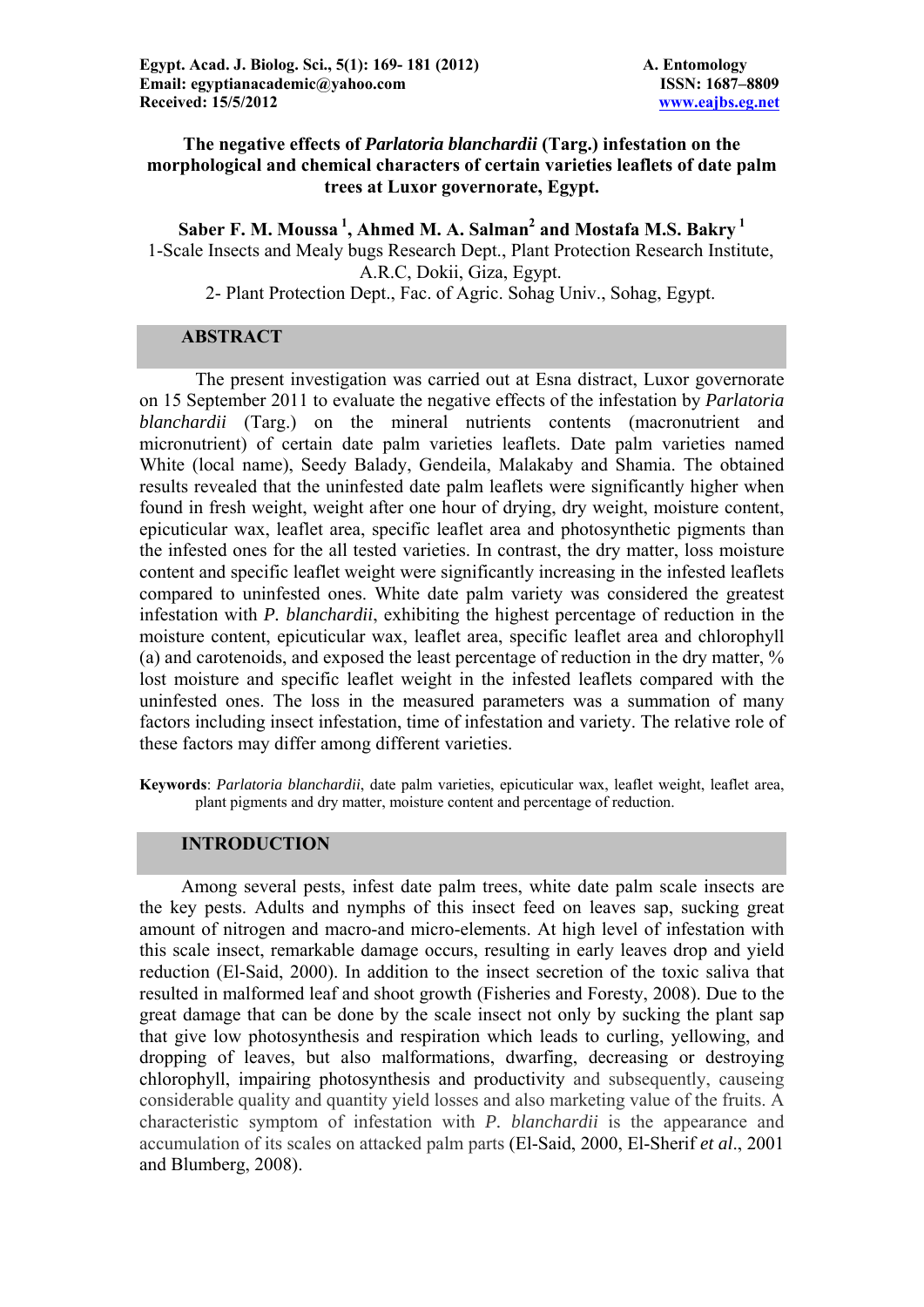So this study was carried out to evaluate the adverse impact of the effect of *P. blanchardii* infestation on morphological and chemical characters of date palm leaflets of date palm trees. Therefore, this study was carried out to evaluate the adverse impact of the infestation with this scale insect on the epicuticular wax, leaflet weight (fresh and dry), leaflet area, specific leaflet area, specific leaflet weight, plant pigments and dry matter, moisture and loss moisture content percentage on leaflets of five date palm varieties.

# **MATERIALS AND METHODS**

## **Study site:**

The present investigation was conducted at Esna district, Luxor Governorate on 15 September 2011 to study the effect of *P. blanchardii* infestation on chemical physiological and morphological characters of date palm leaflets of five date palm varieties. These varieties named. White (local name), Seedy Balady, Gendeila, Malakaby and Shamia. Preliminary studies revealed that the months in autumn, which were more suitable for the insect activity. (El-Said, 2000 and El-Sherif *et al*. 2001). An orchard about three feddan was used to conduct this study. The selected date palm trees received the normal agricultural practices without pruning the fronds and application any chemical control measures before and during the period of investigation.

Six trees from each variety (three uninfested and three infested trees), ten leaflets were taken from every tree. However, some other trees are not infested. The uninfested and infested trees as uniform as possible and nearly similar in age (5 years), size, shape, height, vigor and homogeneous in their infestation with this scale were selected as representative of the whole orchard. All samples of leaflets were randomly taken from the all parts of tree and kept in the field under the natural environmental conditions and picked an (15 September 2011) from medium age leaflets (two year old). The young leaf age is more productive and efficient as well as contains higher chlorophyll content that resulted in maximizing accumulation of most nutrients. The visual symptoms of chlorosis appeared on the infested leaflets. The infested date palm leaflets as well as the uninfested ones were collected for chemical and morphological characters measurements.

## **1- Chemical measurements:**

**1.1-** The moisture, dry matter and loss moisture content percentage were calculated using the following equations:

|                        | Weight before drying – Weight after drying |       |  |  |  |  |  |  |  |
|------------------------|--------------------------------------------|-------|--|--|--|--|--|--|--|
| - Moisture $(\% )$ =   | Weight before drying                       | x 100 |  |  |  |  |  |  |  |
|                        | Average dry weight (g)                     |       |  |  |  |  |  |  |  |
| - Dry matter $(\% )$ = | Average fresh weight (g)                   | x 100 |  |  |  |  |  |  |  |

## **Thus, Dry matter (%) = (100 - %Moisture).**

## **- The lost moisture percentage:**

 The loss moisture percentage in leaflet was calculated, the fresh healthy (uninfested) and infested of leaflets were taken and washed with tap water and then with distilled water to remove the dust and any residues. The fresh weights of leaflets were recorded. After that dried in air for 1 hour and recorded the weight. After that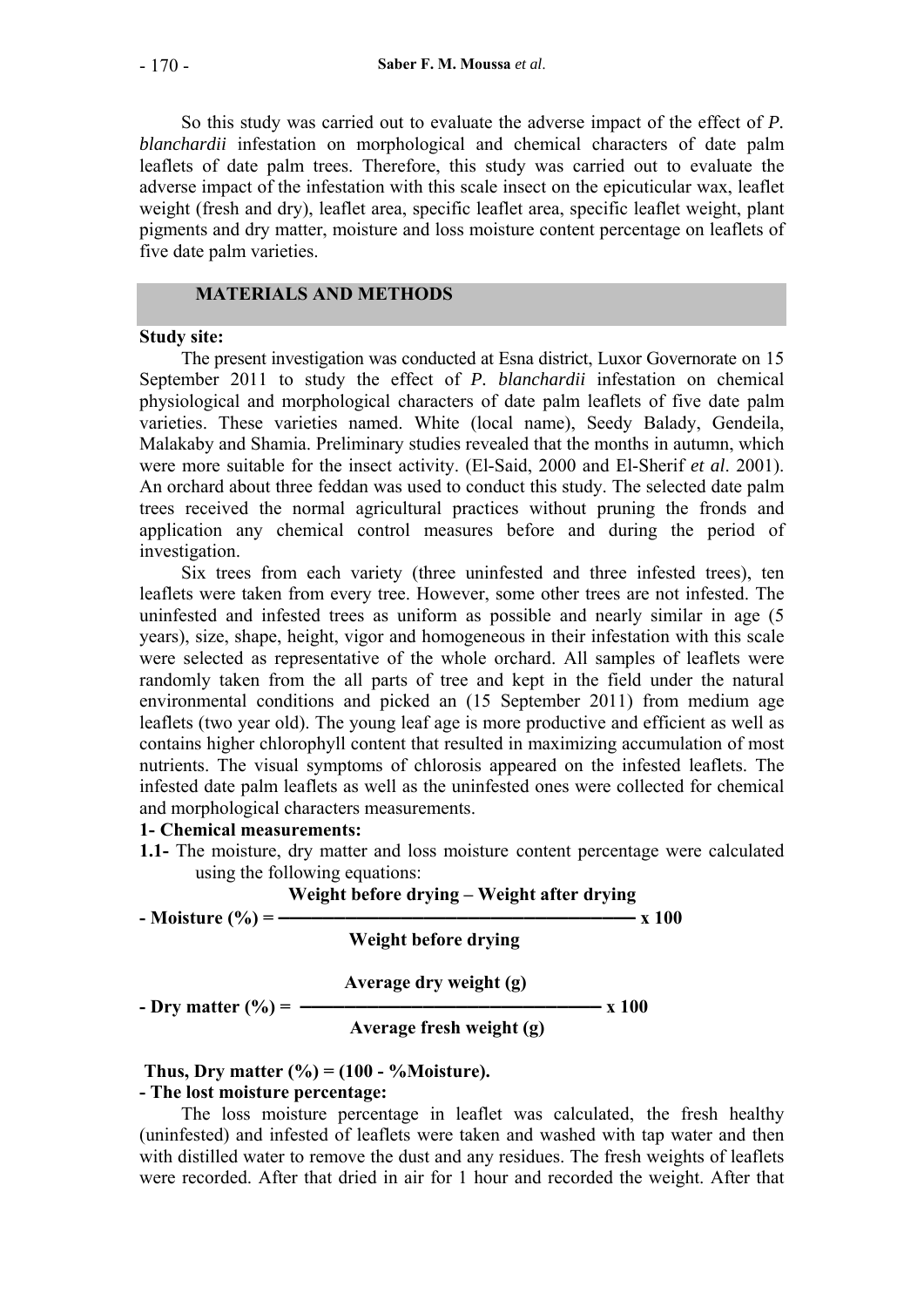dried in an electric oven at 70ºC for 48 hour**.** The dry weights of leaflets were recorded. (According to Brainerd, and Fuchigami,1981).

 **Fresh weight – Weight after one hour** 

$$
Cost moisture (%) =
$$
\n
$$
Tresh weight - Weight after drying
$$

# **1.2- Wax content in leaflet:**

For quantitative of epicuticular waxes, the outermost fresh healthy (uninfested) and infested of leaflets of similar age were taken and washed in Chloroform for 15 seconds (Schuck, 1976). The chloroform extracts were filtered in order to calculate the wax content g/g of leaflet.

# **2- Leaf measurements and pigment determination:**

# **2.1- Leaf measurements:**

**1. Leaflet area**  $(m^2)$ **:** was measured by using a leaflet area meter and was calculated according to the equation reported by Ahmed and Morsy (1999).

**Leaflet area (cm<sup>2</sup> ) = 0.37 (Length x Width) + 10.29.**

The area for the whole leaf  $(m<sup>2</sup>)$  was obtained from multiplying the leaflet area by the number of leaflet per leaf.

**2-Specific leaflet area (SLA):** 

$$
1 \qquad \qquad \text{leaflet area (cm}^2)
$$

$$
SLA (cm2/g) =
$$

**leaflet dry weight (g)** 

**3-Specific leaflet weight (SLW):** 

 **leaflet dry weight (g)** 

 $SLW (g/cm^2) =$   $\frac{1}{2\pi}$ **leaflet area (cm<sup>2</sup>)** 

**2.2- Plant pigments:** The chlorophyll a, b and total carotenoids were extracted from one  $\overline{inch}^2$  of longitudinal sections of fresh leaflets in 85% acetone as reported by Lichtenthaler and Wellburn (1983). Chlorophyll a, b and carotenoids were measured by Spectrophotometer Double beam CECIL (CE 7400) England at wave lengths 663, 646 and 470 nm, respectively. Moreover, the concentrations of chlorophyll a, b and carotenoids were calculated using the following equation**:**

**Chl. a = 12.21 A663– 2.81 A646.**

**Chl. b = 20.131 A<sub>646</sub> – 5.03 A<sub>663</sub>.** 

## **Total carotenoids = (1000 x A<sub>470</sub> – 3.27 chl. a – 104 chl. b)/198**

 All samples of leaflets transferred to the central laboratory for Chemical Analysis, Horticulture Research Institute, A.R.C, Ministry of Agriculture in Giza. These analyses may be an indication that may attract the scale insect and be responsible to heavy scale infestation.

The amount of damage and losses of parameters due to scale insect was calculated according to the following equation**:** 

$$
\% Loss = \frac{A-B}{A} \times 100
$$

**Which:**  $A=$  uninfested **B**= infested

Statistical analysis in the present work was carried out with Computer using (MSTATC Program).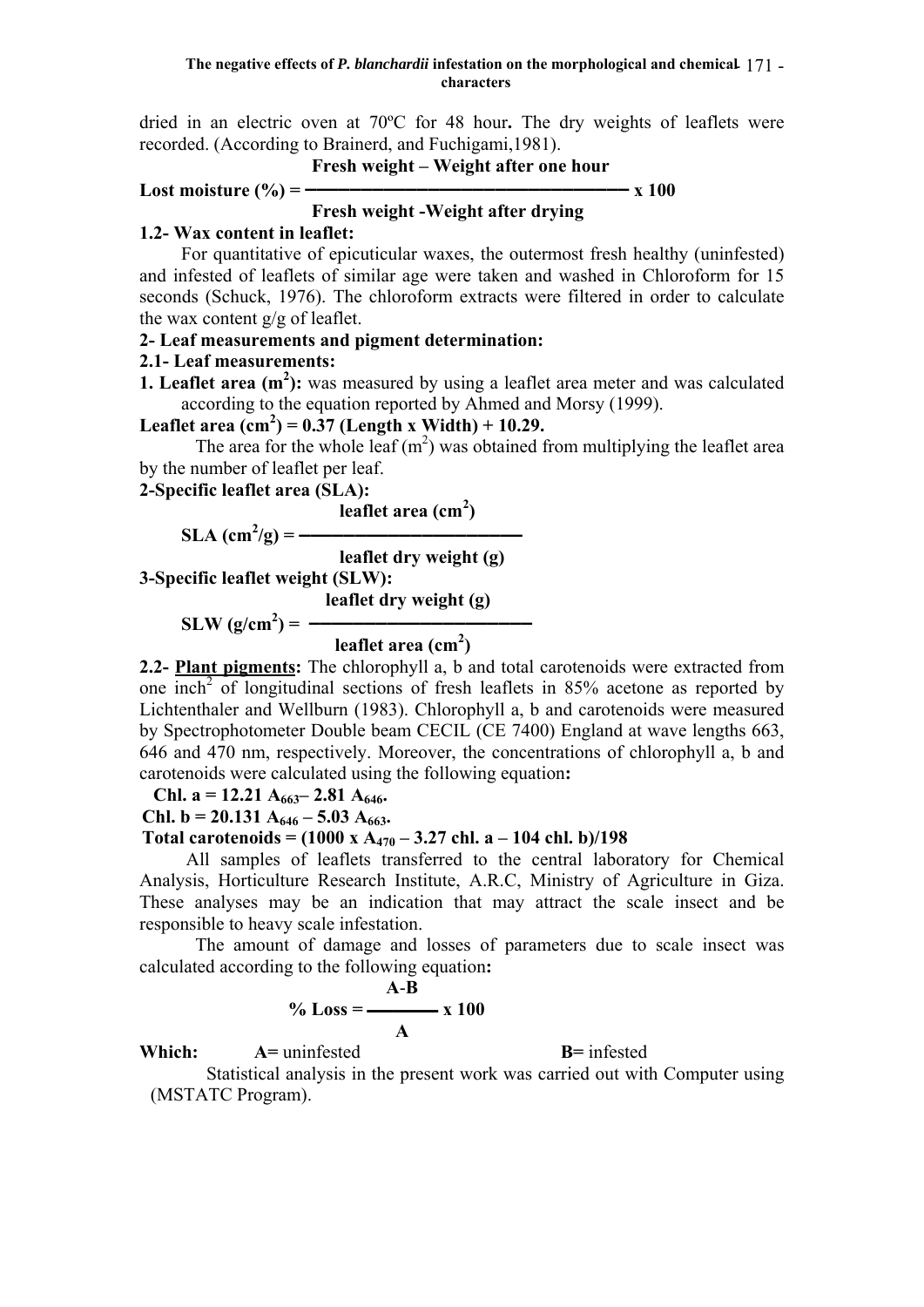# **RESULTS AND DISCUSSION**

# **1- Real effect of infestation on the weight and chemical measurements in date palm leaflets:**

## **1.1- Effect of infestation on the leaflet weight:**

## **A- Effect of infestation on the fresh weight:**

Results depicted in Table (1) showed that the fresh weight for infested leaflets of each date palm varieties. Malakaby and Shamia leaflets had the greater weight in fresh leaflets (3.56 and 3.40 g). In contrast, Seedy Balady was the less weight in fresh leaflets (3.197 g). The statistical analysis of data revealed that there were significant differences in the fresh weight between the infested leaflets for all tested varieties (L.S.D. was 0.180). Results in Table (2) showed that the uninfested date palm leaflets had significantly higher weight in fresh leaflets than the infested ones (3.57 compared to 3.37 g as a general average for the all tested varieties). Also, fresh weight from the infested leaflets lost about 5.8% from their weight as compared with the uninfested leaflets.

Table 1: Effect infestation by *Parlatoria blanchardii* (Targ.) (Homoptera: Diaspididae) on the leaflet weight, area, pigments and dry matter and moisture content in infested leaflets of five date palm varieties at Esna district, Luxor Governorate.

| Parameters                       | Mean of   |                   |         |               |          |                    |              |                        |                                             |               |         |         |                   |
|----------------------------------|-----------|-------------------|---------|---------------|----------|--------------------|--------------|------------------------|---------------------------------------------|---------------|---------|---------|-------------------|
|                                  | Weight    |                   |         | Percentage    |          |                    | Wax content. | Leaf measurements      | Part pigmerts (mg/ inch f.w) of<br>leaflets |               |         |         |                   |
| Varieties                        | Fresh (g) | Aterhox (g)       | Dry (g) | Dry<br>matter | Moisture | % lost<br>moisture | ggof laflet  | Leaflet area<br>(cm.2) | $SLA$ (cm $2(g)$ )                          | SLW<br>(z/m2) | Chl(a)  | Ch1(b)  | Carote--<br>noids |
| White                            | 3.35b     | 3.08b             | 161 a   | 48.16a        | 51.84 c  | 15.61a             | 0.0203b      | 42.79a                 | 26.48a                                      | 0.0382b       | 0.868 e | 0.553e  | 0327e             |
| Bahdy                            | 3.19b     | 294 <sub>b</sub>  | 151a    | 4724a         | 52.76b   | 153a               | 0.0232a      | 28.85 c                | 19.11b                                      | 0.0524a       | 0.988 d | 0 631 d | 0.526 c           |
| Gerdeila                         | 3.33 b    | 3.08 <sub>b</sub> | .907b   | 45.25b        | 54.75b   | 1396b              | 0.0235a      | 44.38 a                | 29.47a                                      | 0.0341b       | 1.05 c  | 0671c   | 0.492 d           |
| Mahkaby                          | 3.56 a    | 3.28a             | l 58 a  | 44.4b         | 5561a    | 14.4 a             | 0.0217b      | 3634b                  | 23.06b                                      | 0.0436a       | 13176   | 0841a   | 0.701a            |
| Shamh                            | 3.40 a    | 3.14a             | 1.45b   | 428b          | 57.19 a  | 13.45b             | 0.0228b      | 38.04 a                | 26241a                                      | 0.0389 b      | 1378 a  | 0.824b  | 0.382b            |
| Mean                             | 3377      | 3.11              | 1532    | 45.57         | 54.43    | 14 5 4 6 7         | 0.0223       | 38.08                  | 24.87                                       | 0.041         | 1.120   | 0.704   | 0.526             |
| LSD, between<br><b>varieties</b> | 0.180     | 0.167             | 0.104   | 2.749         | 2.758    | 1577               | 0.00033      | 7391                   | 5.073                                       | 0.010         | 0.016   | 0.012   | 0.008             |

Table 2: Mean of the leaflet weight, area, pigments and the percentages of dry matter and moisture in uninfested leaflets of five date palm varieties at Esna district, Luxor Governorate.

| Parameters                      |                      | Mean of            |                  |               |            |                     |                   |                                       |                       |                     |                                                                 |                     |                    |
|---------------------------------|----------------------|--------------------|------------------|---------------|------------|---------------------|-------------------|---------------------------------------|-----------------------|---------------------|-----------------------------------------------------------------|---------------------|--------------------|
|                                 | Weight               |                    |                  |               | Percentage |                     |                   | Leaf measurements                     |                       |                     | Plant pigments (mg/<br>$\operatorname{inch}^2$ f.w) of leaflets |                     |                    |
| Varieties                       | Fresh<br>$\circleds$ | After<br>hour (g)  | Dry<br>$\circ$   | Dry<br>matter | Moisture   | % lost<br>mo isture | g/g of<br>leaflet | Leaflet<br>area<br>(c <sub>m2</sub> ) | SLA<br>$\text{cm2/g}$ | SL W<br>(g/cm2)     | CЫ<br>(a)                                                       | Chl(b)              | Carote-<br>noids   |
| White                           | 3.593a               | 3.336 a            | 1.657a           | 46.28a        | 53.725 b   | 13.13 a             | 0.0215d           | 57.926 a                              | 35.028 a              | 0.0296 <sub>b</sub> | 1.712 <sub>b</sub>                                              | 0.992c              | 0.784 <sub>b</sub> |
| Balady                          | 3.437 <sub>b</sub>   | 3.187 <sub>b</sub> | 1.583a           | 46.07 a       | 53.925 b   | 13.48 a             | 0.024a            | 35.42b                                | 22.36 Ъ               | 0.0462a             | 1.562d                                                          | 1.044 <sub>b</sub>  | 0.704 d            |
| Gendeila                        | 3.48 <sub>b</sub>    | 3.234 b            | 1.545a           | 44.41 a       | 55.59 a    | 12.73a              | 0.0241a           | 52.038a                               | 33. Ta                | 0.0299 <sub>b</sub> | 1.266 e                                                         | 0.766 d             | 0.516e             |
| Malakaby                        | 3.752a               | 3.50a              | 1.607a           | 42.79 a       | 57.20 a    | 11.7 a              | 0.0227c           | 46.86 а                               | 29.28 a               | 0.0343a             | 2.403a                                                          | 1.6057a             | 1.083a             |
| Shamia                          | 3.607a               | 3.36a              | 1.5 <sub>b</sub> | 41.58 b       | 58.421a    | 11.64 a             | 0.0234h           | 43.763 Ъ                              | 29.23a                | 0.034a              | 1.594c                                                          | 1.0459 <sub>b</sub> | 0.751c             |
| Mean                            | 3.574                | 3.324              | 1.578            | 44.226        | 55.774     | 12.536              | 0.023             | 47.203                                | 29.923                | 0.035               | 1.707                                                           | 1.091               | 0.768              |
| L.S.D.<br>b etween<br>varieties | 0.219                | 0.177              | 0.132            | 4.163         | 4.163      | 3.831               | 0.0003            | 12.32                                 | 8.02                  | 0.02                | 0.009                                                           | 0.005               | 0.005              |

Significant differences among the uninfested leaflets were calculated for all tested varieties (L.S.D. was 0.219). It was also, noticed that the insect infestation exhausted about 6.98, 6.77, 5.68, 5.11 and 4.31 % in the fresh weight for the infested leaflets of Seedy Balady, White, Shamia, Malakaby and Gendeila varieties, respectively, (Table, 3 and Fig., 1).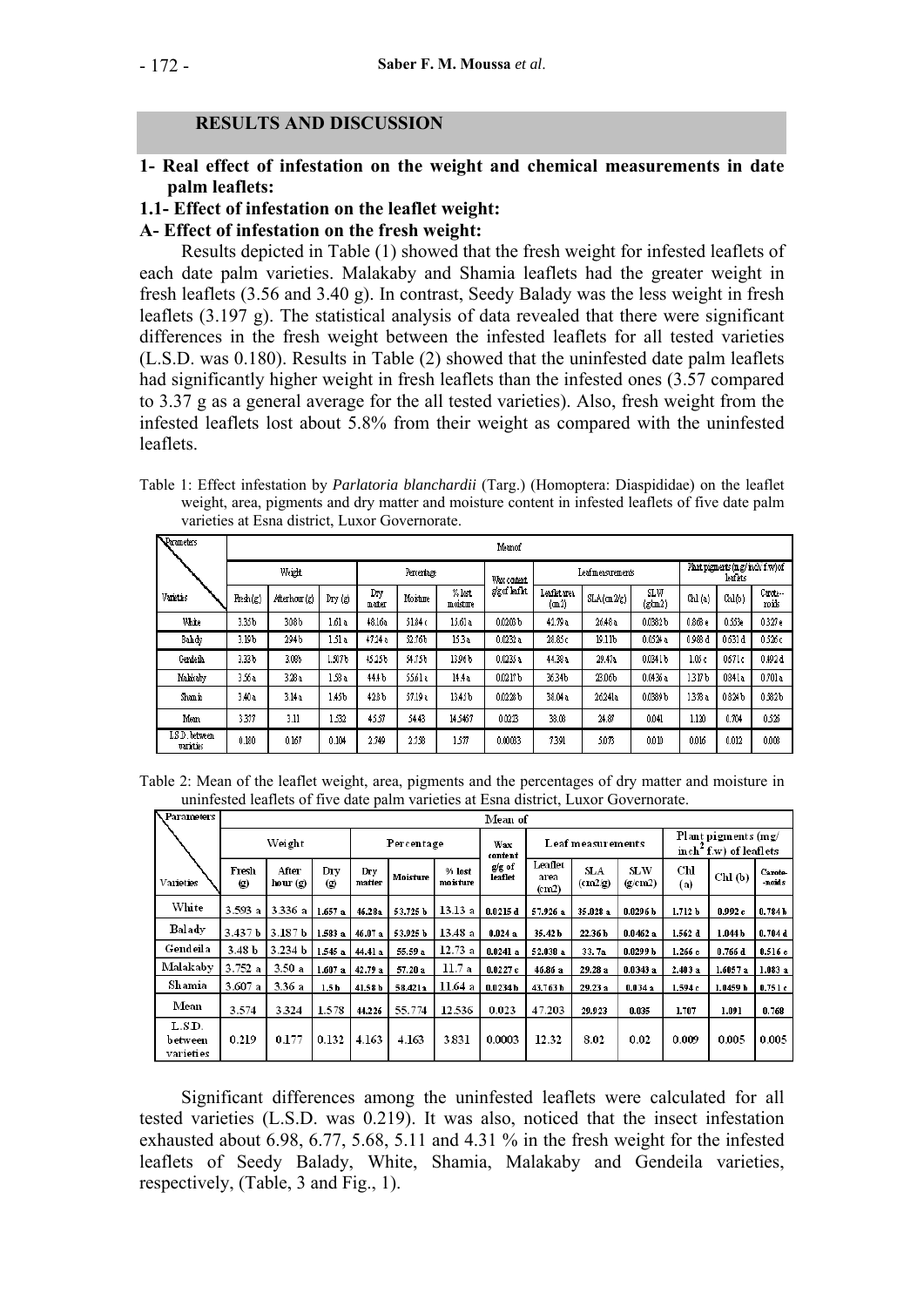#### **The negative effects of** *P. blanchardii* **infestation on the morphological and chemical**  - 173 **characters**

## **B- Effect of infestation on weight after one hour of drying:**

As shown in Table (1), data confirmed that the infested Malakaby and Shamia leaflets had the greater weight in dry leaflets after one hour in air (3.28 and 3.14 g). In contrast, the less weight was measured in White Gendeila and Seedy Balady date palm varieties (3.079, 3.076 and 2.938 g/g of leaflet). The statistical analysis of data revealed that there were significant differences in the weight in dry leaflets after one hour between the infested leaflets for all tested varieties (L.S.D. was 0.167). As well as, the uninfested leaflets for all tested varieties varied significantly (L.S.D. was 0.177), Table (2).

Results in Table (2) showed that the uninfested date palm leaflets had significantly higher weight in dry leaflets after one hour in air than the infested ones (3.324 compared to 3.102 g as a general average for the all tested varieties). Also, dry weight after one hour in air from the infested leaflets lost about 6.7% from their weight as compared with the uninfested leaflets (Table 3).

## **C- Effect of infestation on dry weight:**

 As reported in Table (1) showed that the dry weight for infested leaflets of each date palm varieties. White date palm leaflets had the greater weight in dry leaflets (1.613 g). In contrast, Shamia leaflets were the less weight in dry leaflets (1.453 g). Significant differences among in the infested leaflets were calculated for all tested varieties (L.S.D. was 0.104).

In all date palm varieties, uninfested leaflets smaller in dry weight (1.578 g) than the infested leaflets (1.533 g as a general average for the all tested varieties, Table, 2). Also, the dry weight of the infested leaflets was reduced by 2.9 % compared to the uninfested ones. The differences in the dry weight among uninfested date palm leaflets in all tested varieties were insignificant (expect Shamia variety), Table (2). Infestation by *P. blanchardii* caused a significant reduction in their dry weight by 4.63, 3.11, 2.62, 2.48 and 1.71 % in the infested leaflets of Seedy Balady, Shamia, White, Gendeila and Malakaby date palm varieties, respectively (Table 3 and Fig.1). This might be due to the drain of sucking sap assimilates towards the insect a way from the other pants parts which may contribute to metabolic reduction (Miles, 1989).

# **D- Effect of infestation on the dry matter content:**

Dry matter refers to material remaining after removal of water. Data represented in (Table 1) cleared the relationship between the infestation by *P. blanchardii* and the percentage of dry matter in the infested leaflets for all date palm varieties. White date palm leaflets contained the highest percentage of dry matter (48.16 %) followed by seedy Balady (47.243 %). While, there were no significant differences between Gendeila, Malakaby and Shamia date palm varieties. The least percentage of dry matter was measured in Shamia date palm variety (42.81%).

White date palm variety was considered the greatest infestation with *P. blanchardii* (23.9 insect/leaflet) (Sabry, unpublished results), exhibiting the higher percentage (48.16% of dry matter) and exposed the highest percentage of increasing in dry matter (-4.07%) in infested leaflets compared with the uninfested ones.

Data obtained in Table (2) proved that in all varieties, the mean percentage of dry matter in the uninfested leaflets was lower (44.23 %) than the infested one (45.57 %). The percentage of dry matter was significantly higher in attacking leaflets by insect. The increasing was about 3 % in infested leaflets compared with the uninfested ones. There was insignificant difference between the uninfested leaflets in all tested varieties expect Shamia variety (L.S.D. value was 0.01), Table (2). Insect infestation caused increase the percentage of dry matter in infested leaflets for all tested varieties in the following descending order: White (-4.067 %), Malakaby (-3.722 %), Shamia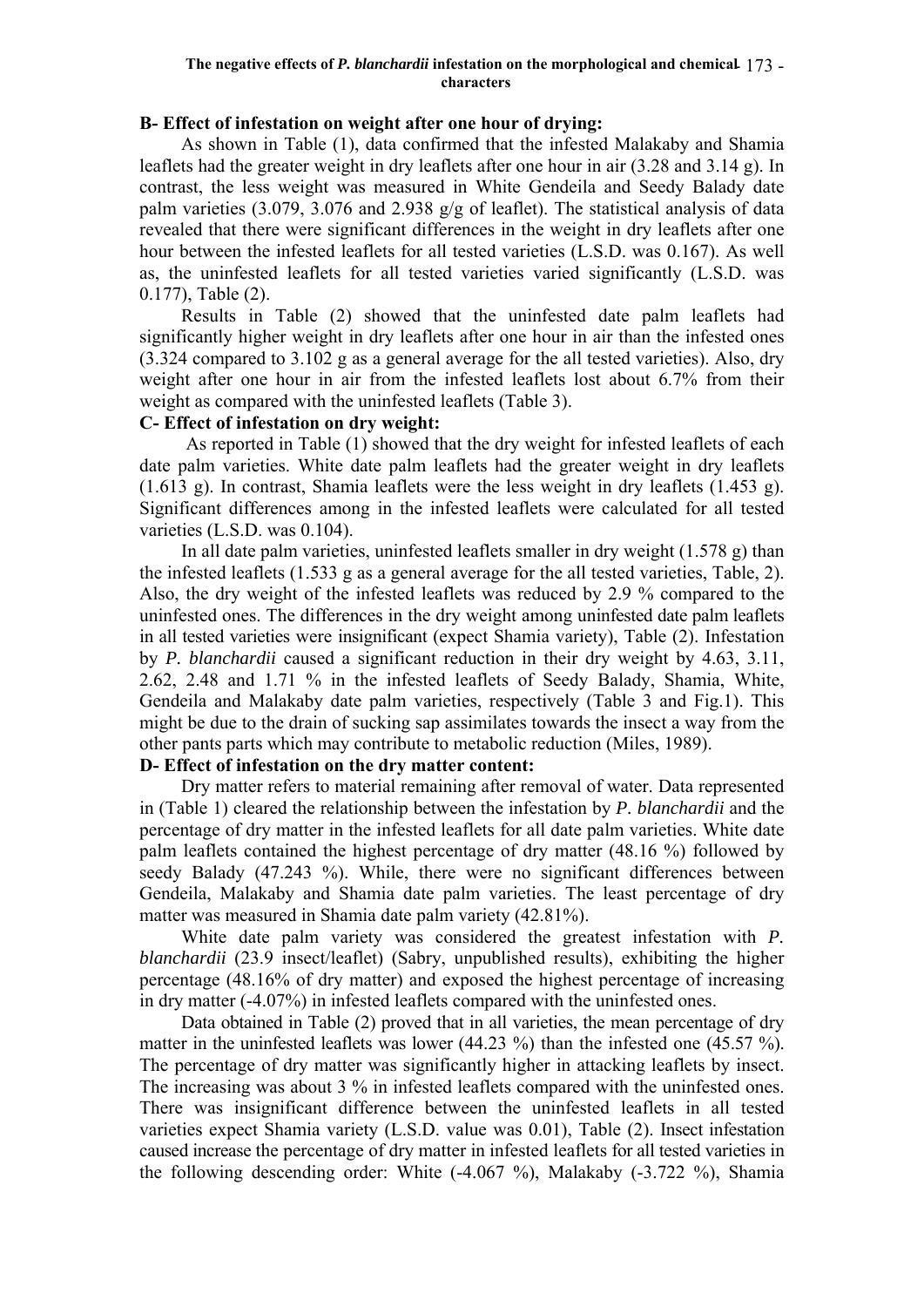(-2.967 %), Seedy Balady (-2.53%), and Gendeila (-1.89%) (Table 3 and Fig. 1).

# **E- Effect of infestation on the moisture content:**

The moisture content reflects the amount of water presence in the leaf ingredient. Because the moisture content affects the weight of the leaf, but does not provide nutrient value to the leaves. As shown in Table (1) revealed that the percentage of moisture in the infested leaflets of all date palm varieties. Shamia variety had the higher moisture content of leaflets (57.19%), followed by Malakaby (55.61%) than the other three date palm varieties. In contrast, White date palm leaflets were the less moisture content of leaflets (51.84 %).

However, this variety was considered the greatest infestation with *P. blanchardii* (23.9 insect/leaflet) (Sabry, unpublished results), exhibiting the smaller moisture content (51.8%) and exposed the highest percentage of reduction in moisture content of leaflets (3.5 %) in infested leaflets compared with the uninfested ones.

Significant differences among the infested leaflets were calculated for all tested varieties (L.S.D. was 2.76). Results in Table (2) showed that that the uninfested date palm leaflets had significantly higher moisture content than the infested ones (55.8 compared to 54.43 % as a general average for the all tested varieties). Also, moisture content from the infested leaflets lost about 2.4% as compared with the uninfested leaflets. Moreover, the feeding by *P. blanchardii* on date palm leaflets caused a significant reduction on the moisture content. The percentage of reduction in moisture content were 3.5, 2.78, 2.17, 2.11 and 1.51% in White, Malakaby, Seedy Balady, Shamia and Gendeila varieties, respectively (Table 3 and Fig. 1).

Table 3: The relationship between the rate of infestation by *Parlatoria blanchardii* (Targ.) and the percentage of reduction in each of the leaflet weight, area, pigments and dry matter and moisture content in infested leaflets of five date palm varieties at Esna district, Luxor Governorate.

| Parameters           |                       | Percentage of reduction in |                   |                                    |                            |                    |                          |                     |                                   |                                 |                                                           |                   |                         |                    |
|----------------------|-----------------------|----------------------------|-------------------|------------------------------------|----------------------------|--------------------|--------------------------|---------------------|-----------------------------------|---------------------------------|-----------------------------------------------------------|-------------------|-------------------------|--------------------|
| Average<br>number of | Weight                |                            |                   | Percentage                         |                            |                    | Wax<br>content           | Leaf measurements   |                                   |                                 | Plant pigments (mg/ inch <sup>2</sup><br>f.w) of leaflets |                   |                         |                    |
| Varieties            | insect per<br>leaflet | Fresh(g)                   | After<br>hour (g) | Dry<br>$\left( \mathbf{g} \right)$ | Dry<br>matter              | Moisture           | $%$ $ $ lost<br>moisture | g/g of<br>leaflet   | Leaflet<br>area<br>$\text{(cm2)}$ | SLA<br>(c <sub>m2</sub> )<br>g) | SLW<br>$(\mathbf{g})$<br>cm2)                             | CЫ<br>(a)         | <b>Chl</b><br>(b)       | Carote-<br>noids   |
| White                | 23.9                  | 6.77                       | 7.72              | 2.62                               | $-4.07$                    | 3.50               | $-18.91$                 | 5.88                | 26.13                             | 24.41                           | $-29.14$                                                  | 49.30             | 44.25                   | 58.31              |
| <b>Balady</b>        | 15.7                  | 6.98                       | 7.80              | 4.63                               | $-2.53$                    | 2.17               | $-13.57$                 | 3.07                | 18.57                             | 14.53                           | $-13.26$                                                  | 36.74             | 39.56                   | 25.29              |
| Gendeila             | 8.2                   | 431                        | 4.89              | 2.48                               | $-1.39$                    | 1.51               | $-9.64$                  | 2.25                | 14.72                             | 12.57                           | $-13.98$                                                  | 17.12             | 12.45                   | 4.48               |
| Ma lakab v           | 17.2                  | 5.11                       | 6.43              | 1.71                               | $-3.72$                    | 2.78               | $-23.11$                 | 4.44                | 22.46                             | 21.23                           | -27.08                                                    | 45.18             | 47.62                   | 35.25              |
| Shamia               | 12.9                  | 5.68                       | 6.59              | 3.11                               | $-2.97$                    | 2.11               | $-15.56$                 | 2.76                | 13.08                             | 10.24                           | $-13.45$                                                  | 13.55             | 21.24                   | 22.55              |
| $\mathbf{r} =$       |                       | 0.71                       | 0.80              | $-0.12$                            | $-0.90$                    | 0.97               | $-0.70$                  | 0.95                | 0.901                             | 0.86                            | $-0.80$                                                   | 0.87              | 0.85                    | 0.99               |
| $h =$                |                       | 0.14                       | 0.16              | $-0.02$                            | $-0.13$                    | 0.12               | $-0.63$                  | 0.24                | 0.84                              | 0.89                            | -1.11                                                     | 2.44              | 2.26                    | 3.38               |
| Standard Ermr        |                       | 0.08                       | 0.07              | 0.10                               | 0.04                       | 0.02               | 0.36                     | 0.04                | 0.23                              | 0.31                            | 0.48                                                      | 0.81              | 0.81                    | 0.25               |
| T value              |                       | 1.77                       | 2.29              | 0.20                               | 3.52                       | 7.00               | 1.72                     | 5.52                | 3.60                              | 2.92                            | 2.34                                                      | 3.00              | 2.78                    | 13.3               |
| Probability          |                       | 0.15                       | 0.08              | 0.85                               | 0.02                       | 0.00               | 0.16                     | 0.005               | 0.02                              | 0.04                            | 0.08                                                      | 0.04              | 0.05                    | 0.00               |
| $y = a + bx$         |                       | $3.56 +$<br>0.14x          | $4.14 +$<br>0.16x | $3.27 -$<br>0.02 x                 | $-1.00 -$<br>$0.13 \times$ | $0.50 + 0.12$<br>x | $-6.41 - 0.63$<br>x      | $-0.11 +$<br>0.24 x | $5.88 +$<br>0.84 x                | $2.71+$<br>0.89x                | $-2.03-$<br>1.11x                                         | $-5.56+$<br>2.44x | $-2.13$<br>$+2.26$<br>x | $23.55 +$<br>3.38x |
| $\mathbb{R}^2$       |                       | 0.50                       | 0.64              | 0.00                               | 0.81                       | 0.96               | 0.50                     | 0.91                | 0.81                              | 0.74                            | 0.65                                                      | 0.75              | 0.72                    | 0.98               |
| E.V.%                |                       | 50.27                      | 63.79             | 0.39                               | 80.61                      | 95.65              | 49.59                    | 90.93               | 81.22                             | 74.00                           | 64.60                                                     | 74.9              | 72.0                    | 98.3               |

## **F- Effect on lost moisture content:**

Concerning, the relationship between the infestation by *P. blanchardii* and the lost moisture content calculated in the infested leaflets for all tested varieties, Table (1).

White date palm leaflets contained the highest percentage of lost moisture (15.61%), followed by Seedy Balady was (15.3 %). While, the Shamia variety contained the smaller percentage of lost moisture (13.45%). The statistical analysis of data revealed that there were significant differences among infested leaflets were calculated for all tested varieties (L.S.D. was 1.58). Results in Table (2) cleared that uninfested leaflets had less percentage of lost moisture (12.54%) than the infested leaflets (14.5%). The increasing was about 16.2 % in infested leaflets compared with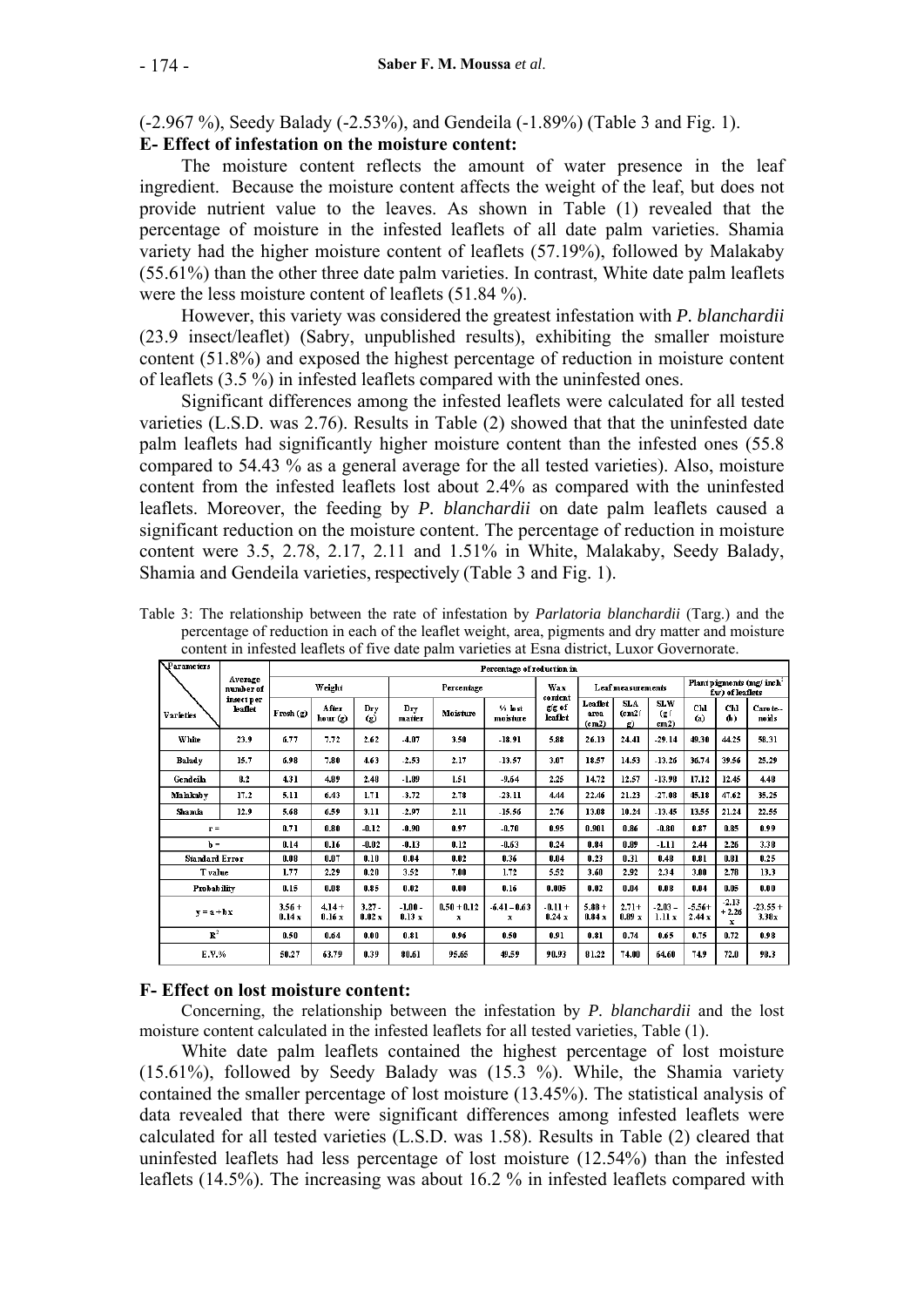the uninfested ones. Also, there were insignificant differences among uninfested leaflets for all tested varieties. As regarded to the effect of insect infestation on the lost moisture content, data published that this insect invasion promote lost moisture content by -23.11, -18.9, -15.56, -13.57 and -9.64 % increase in the infested leaflets of Malakaby, White, Shamia, Seedy Balady and Gendeila varieties, respectively (Table 3 and Fig. 1).

# **G- Effect on wax content in leaflet:**

Plant protect themselves by the formation of a layer of lipid material called thick cuticle (a waxy outer layer) which reduce water loss and work as a defense against some insects (Taiz and Zeiger, 1998). Data in Table (1) revealed that the Gendeila leaflets were found to contain significantly higher in the wax content in leaflet  $(0.0235 \text{ g/g of leaflet})$  followed by Seedy Balady  $(0.0232 \text{ g})$ . The least quantity was measured in Shamia, Malakaby and White (0.02275, 0.0217 and 0.02025 g/g of leaflet).

White date palm variety was considered the greatest infestation with *P. blanchardii* (23.9 insect/leaflet) (Sabry, unpublished results), exhibiting the smaller quantity in the wax content (0.02025 g) and exposed the highest percentage of reduction in the wax content (5.88%) in infested leaflets compared with the uninfested ones. The statistical analysis of data revealed that there were significant differences in wax content between all tested varieties in infested leaflets of date palm (L.S.D. was 0.0003). Results depicted in Table (2) showed that the infested date palm leaflets exhibited a decline in the quantity of epicuticular wax as compared to that of uninfested one (0.0223 compared to 0.0231 g/g of leaflet as a general average for the all tested varieties). Also, the infested leaflets lost about 3.7 % from wax content as compared with the uninfested ones. Significant differences among in the uninfested leaflets were calculated for all tested varieties (L.S.D. was 0.0003). Results revealed that the infestation with this insect caused a reduction in the wax content in leaflet of infested leaflets in all tested varieties in the following descending order: White (5.88%), Malakaby (4.44%), Seedy Balady (3.07%). Shamia (2.76%) and Gendeila (2.25%) (Table 3 and Fig. 1).

## **2- Side effect of infestation by** *P. blanchardii* **on date palm leaflet area and pigments:**

## **2.1- Effect on date palm leaflet area:**

 As reported, Table (1) revealed that the infested Gendeila leaflets had bigger leaflet area  $(44.38 \text{ cm}^2)$  than the other four varieties, leaflets in all varieties. The differences in leaflet area among infested date palm leaflets in all tested varieties were significant. In all tested varieties, the infested leaflets had smaller leaflet area (38.08  $\text{cm}^2$ ) than the uninfested leaflets (47.203 cm<sup>2</sup> as a general average for the all tested varieties) (Table 2). Also, the leaflet area of the infested leaflets was reduced by 19% compared to the uninfested leaflets. Moreover, the analysis of variance for uninfested leaflets indicated significant differences among tested varieties (L.S.D. was 12.32). It was obvious that the infestation by *P. blanchardii* reduced the leaflet areas by 26.13, 22.46, 18.57, 14.72 and 13.08 % in the varieties of White, Malakaby**,** Seedy Balady**,**  Gendeila and Shamia varieties, respectively (Table 3 and Fig. 1). Statistical analysis of data in the same Table, revealed that strongly positive significant correlation between the rate of infestation by *P. blanchardii* and the percentage of reduction in leaflet areas of five date palm varieties  $(r=+0.901)$ . The unit effect regression coefficient (b), indicates that an increase of one insect per leaflet decreased the percentage of reduction in leaflet area by 0.84%. In an agreement with the obtained data, Mohamed and Asfoor (2004) studied the effect of *A. aurantii* infestation on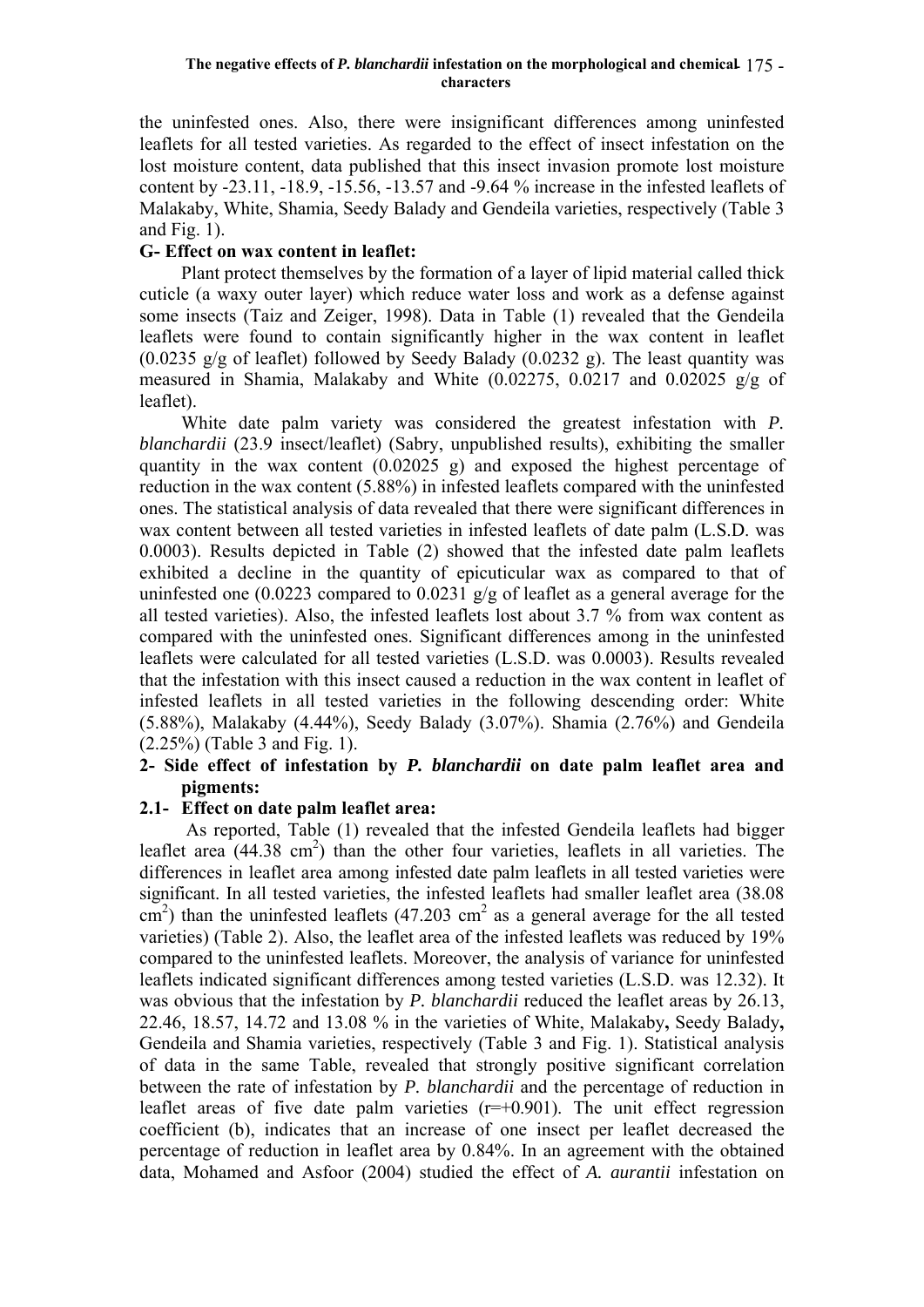orange leaves, they reported that the percentage of reduction in leaf area was 12.4 and 18.25%, respectively for Navel orange and Valencia orange.

## **2.2- Effect on date palm specific leaflet area (SLA):**

Specific leaflet area (SLA) is defined as the ratio of leaflet area to dry weight. Specific leaflet area (SLA) is one of the most widely accepted key leaflet characteristics used during the study of leaflet traits. Data in Table (1) revealed that infested leaflets of Gendeila had bigger specific leaflet area  $(29.47 \text{ cm}^2/\text{g})$ , followed by white date palm variety (26.478 cm<sup>2</sup>/g), then Shamia (26.24 cm<sup>2</sup>/g), followed by Malakaby  $(23.06 \text{ cm}^2/\text{g})$ , while Seedy Balady leaflets were smaller in (SLA) (19.11 cm<sup>2</sup>/g). Statistical analysis of data revealed that there were significant differences among infested leaflets were calculated for all tested varieties (L.S.D. was 5.073).

The infested leaflets had smaller specific leaflet area  $(24.87 \text{cm}^2/\text{g})$  than the uninfested leaflets  $(29.92 \text{ cm}^2/\text{g}$  as a general average for the all tested varieties). Also, leaflets of date palm from the infested leaflets lost about 16.6% of (SLA) compared the uninfested ones. Specific leaflet area did not significantly differ among uninfested date palm varieties except seedy Balady. Insect infestation by *P. blanchardii* caused decrease on the specific leaflet area in the infested leaflets for all tested varieties in the following descending order: White (24.41%), Malakaby (21.23%), Seedy Balady (14.53%), Gendeila (12.57%) and Shamia (10.24%) in (Table 3 and Fig. 1).

## **2.3- Effect on date palm specific leaflet weight (SLW):**

Specific leaf weight as an indicator of leaf toughness and photosynthesis velocity. Relationship between the infestation by *P. blanchardii* and specific leaflet weight calculated in the infested leaflets for all tested date palm varieties, Table (1). Seedy Balady date palm leaflets contained the highest in  $(SLW)$  0.0524 g/cm<sup>2</sup>. While, leaflets of Gendeila variety contained the smallest in  $(SLW)$   $(0.0341 \text{ g/cm}^2)$ . Significant differences between the infested leaflets were calculated for all tested varieties (L.S.D. was 0.1).

Results in Table (2) revealed that uninfested leaflets had less specific leaflet weight (0.035 g/cm<sup>2</sup>) than the infested ones (0.041 g/cm<sup>2</sup> as a general average for the all tested varieties). The increasing in (SLW) was about 19.4 % in infested leaflets compared with the uninfested ones. Also, there were significant differences among uninfested leaflets for all tested varieties (L.S.D. was 0.02). As regarded to the effect of insect infestation on (SLW), data published that this insect invasion promote (SLW) by -29.14, -27.08, -13.98, -13.45 and -13.26 % increase in the infested leaflets of White, Malakaby, Gendeila, Shamia and Seedy Balady varieties, respectively (Table 3 and Fig. 1).

## **2.4- Effect on the photosynthetic pigments:**

## **A- Effect on chlorophyll (a):**

Results depicted in Table (1) showed that the infested leaflets of Shamia variety had highest quantity of chlorophyll (a)  $(1.378 \text{ mg/ inch}^2 \text{ f.w})$ . While, leaflets of White variety contained the least in chlorophyll a concentration  $(0.868 \text{ mg}/ \text{ inch}^2 \text{ f.w})$ . The statistical analysis of data, revealed that there were significant differences in chlorophyll (a) content between the infested leaflets for all tested varieties (L.S.D. was 0.016).

Chlorophyll (a) concentration in the infested leaflets was less than that in uninfested ones (1.12 mg/ inch<sup>2</sup> f.w versus 1.71 mg/ inch<sup>2</sup> f.w) as a general average of all date palm varieties. Also, leaflets from the infested leaflets lost about 32.4% of chlorophyll (a) compared with the uninfested leaflets. Generally and regardless of that, the differences were significant among uninfested leaflets in all tested varieties in the quantity of chlorophyll (a) (L.S.D. was 0.009).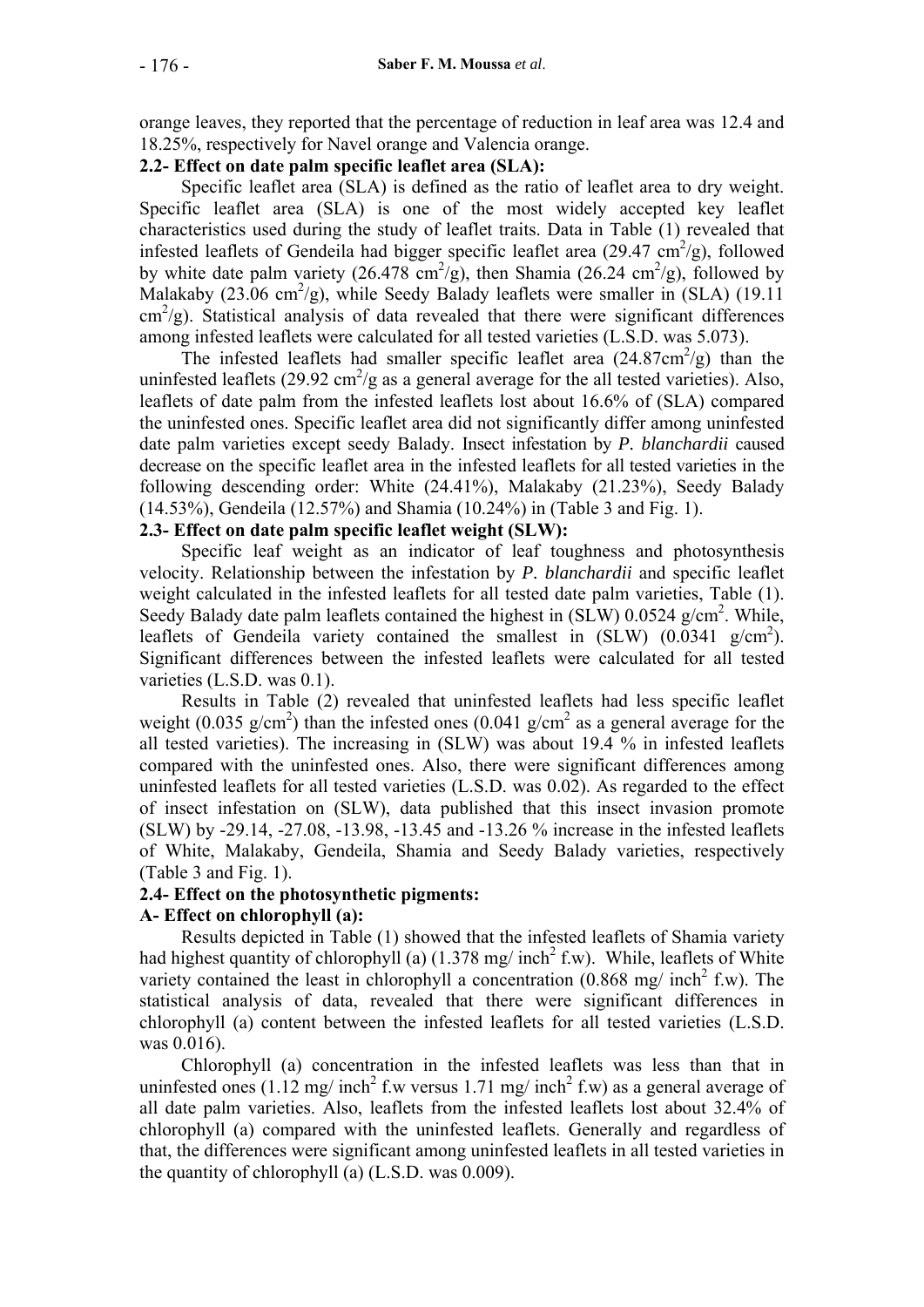#### **The negative effects of** *P. blanchardii* **infestation on the morphological and chemical**  - 177 **characters**

The infestation by *P. blanchardii* caused a significant reduction in the quantity of chlorophyll (a) in the following descending order: White (49.30%), Malakaby (45.18%), seedy Balady (36.74%), Gendeila (17.12%) and Shamia (13.55 %), (Table 3 and Fig. 1).

## **B- Effect on chlorophyll (b):**

The infestation by this insect on infested leaflets for all tested varieties revealed that, leaflets of Malakaby had the highest quantity of chlorophyll (b)  $(0.841 \text{ mg/ inch}^2)$ f.w). While, leaflets of White variety contained the lesst in chlorophyll (b) concentration  $(0.553 \text{ mg}/ \text{inch}^2 \text{ f.w})$ . Chlorophyll (b) significantly differs among infested leaflets for all tested date palm varieties (L.S.D. was 0.012).The uninfested date palm leaflets had significantly more chlorophyll (b) than the infested ones  $(1.0907$  compared to 0.7039 mg/ inch<sup>2</sup> f.w as a general average of all date palm varieties). Also, the infested leaflets lost about 33% from chlorophyll (b) as compared with the uninfested ones. The analysis of variance for uninfested leaflets revealed significant differences in quantity of chlorophyll (b) among tested varieties (L.S.D. was 0.005).

Moreover, the feeding by *P. blanchardii* on date palm leaflets caused a significant reduction on the quantity of chlorophyll (b). The percentage of reduction in chlorophyll (b) were 47.62, 44.25, 39.56, 21.24 and 12.45% in Malakaby, White, seedy Balady, Shamia and Gendeila date palm varieties, respectively (Table 3 and Fig.1).

## **C- Effect on carotenoids:**

The data represented in (Table 1) cleared the relationship between the infestation by *P. blanchardii* and the quantity of carotenoids in the infested leaflets for all tested varieties. Malakaby variety had the highest quantity of carotenoids (0.701 mg/ inch<sup>2</sup> f.w), followed by Shamia (0.582 mg/ inch<sup>2</sup> f.w), then Seedy Balady leaflets  $(0.526 \text{ mg/ inch}^2 \text{ f.w})$ , followed by Gendeila  $(0.492 \text{ mg/ inch}^2 \text{ f.w})$ , while White date palm leaflets were smaller in quantity of carotenoids  $(0.327 \text{ mg/ inch}^2 \text{ f.w})$ . Statistical analysis of data revealed that there were significant differences among infested leaflets were calculated for all tested varieties (L.S.D. was 0.008) (Table 1). The results showed that the uninfested date palm leaflets had significantly higher concentrations of carotenoids (0.768 mg/ inch<sup>2</sup> f.w) than the infested ones (0.526 mg/ inch<sup>2</sup> f.w as a general average of all date palm varieties). Also, it was noticed that insect infestation reduced carotenoids by 29.2% in the infested leaflets as compared with the uninfested leaflets. For all varieties, the difference among uninfested leaflets was significant (L.S.D. value was 0.005). It was also, noticed that the insect infestation by *P. blanchardii* exhausted about 58.31, 35.25, 25.29, 22.55 and 4.48 % in the quantity of carotenoids for the infested leaflets of White, Malakaby, Seedy Balady, Shamia and Gendeila varieties, respectively, (Table 3 and Fig. 1).

# **2- The relationship between the rate of infestation by** *P. blanchardii* **and the percentage of reduction in each of the morphological and chemical characters in the infested leaflets of five date palm varieties.**

 Statistical analysis of data in Table (3) revealed that strongly significant positive correlation between the rate of infestation by *P. blanchardii* and the percentage of reduction in % moisture, wax content and carotenoids in the infested leaflets of five date palm varieties  $(r = +0.97, +0.95, and +0.99)$ , respectively. Also, there was significant positive correlation between the rate of infestation and the percentage of reduction in leaflet area, SLA  $\text{(cm}^2/\text{g)}$ , the quantity of Chl (a) and Chl (a) of five date palm varieties  $(r = +0.901, +0.86, +0.87,$  and  $+0.85$ ), respectively. While, there was insignificant positive correlation between insect infestation and the percentage of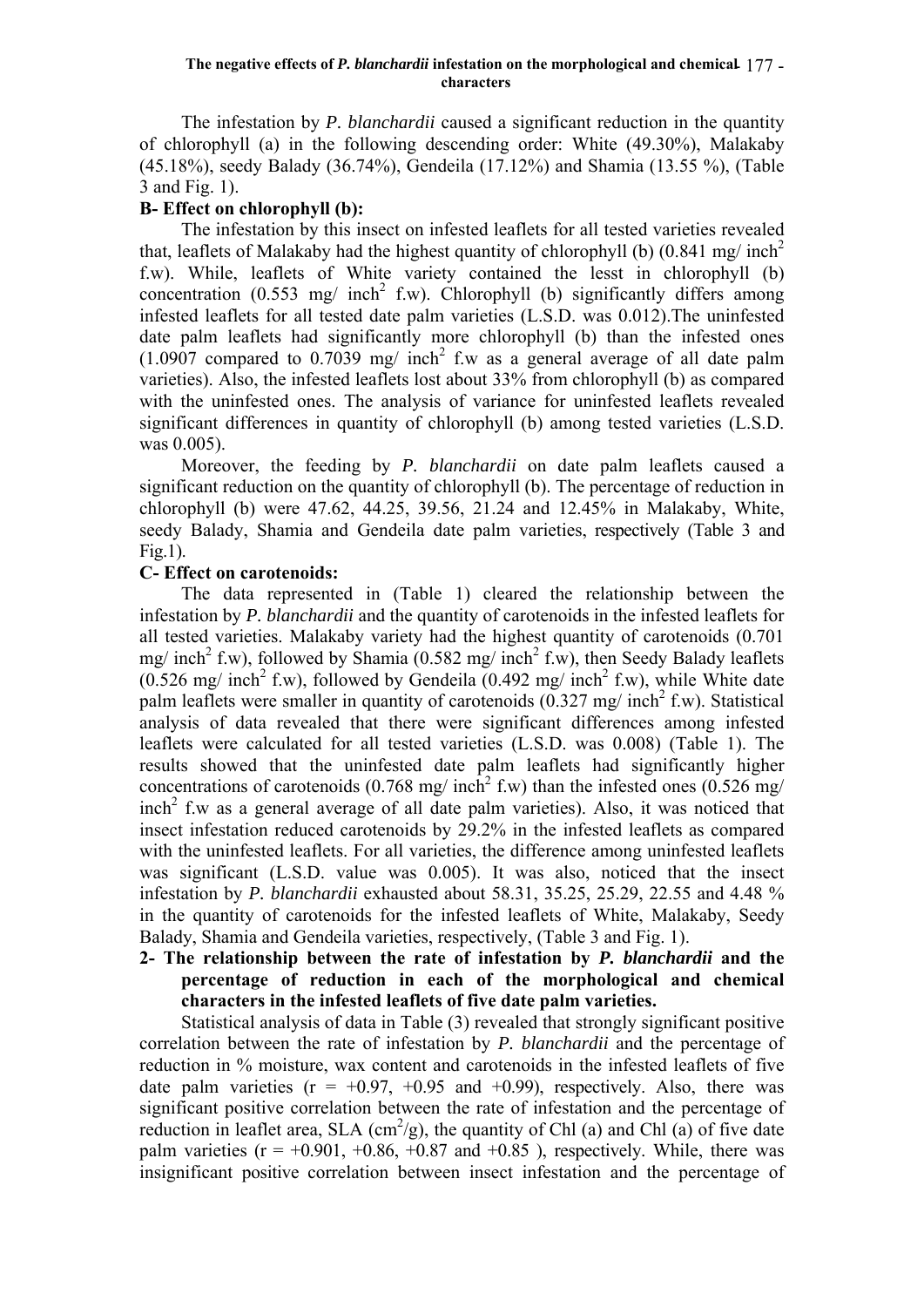reduction in fresh weight and weight after one hour of drying  $(r = +0.71$  and  $+0.81)$ , respectively, Table (3) and Fig. (1).

In contrast, there was insignificant negative correlation  $(r = -0.12, -0.7$  and  $-0.8)$ between insect infestation and the percentage of reduction in dry weight, % lost moisture and SLW  $(g/cm^2)$ , respectively. While, there was strongly significant negative correlation between the insect infestation and the percentage of reduction in % dry matter  $(r = -0.90)$  (Table 3 and Fig.1).

 From the obvious results, it could be concluded that the White date palm variety considered the greatest infestation with *P. blanchardii*, was exhibiting the highest reduction in the moisture content, epicuticular wax, leaflet area, specific leaflet area and Chlorophyll (a) and Carotenoids, and exposed the least percentage of reduction in the dry matter and specific leaflet weight in the infested leaflets compared with the uninfested ones.

 These results are in agreement with those obtained by Reddy, Seshu and Sum (1991) who found a linear relationship between infestation and yield loss, and more increasing in yield loss as a result of the earlier infestation. Chlorosis is the most obvious plant injury symptom on date palm leaflets after *P. blanchardii* feeding and is indicative of chlorophyll loss. Such effect may be cleared by the significant reduction in chlorophyll a and b contents as well as carotenoids determined in the infested date palm leaflets (Table, 3). The decrease in the photosynthetic pigments may be due to the inhibition of pigment biosynthesis which may result from the alteration in mineral nutrition or lack of assimilates which drain towards the insect or to the effect of reactive oxygen species on these pigments (Stacey and Keen, 1996).

 The pest may affect the normal photosynthesis by reducing pigment contents as noticed by Welter (1989). The first effect produced from feeding behavior, the continued piercing to leaves stomata by insect mouth parts may increase stomata resistance. This indicates malfunction of stomata responses. Which leads to restriction in gas exchange, and recession in photosynthesis. Also when insect sucks leaf sap, the leaf moisture stress recedes so the function of guard cells was impaired causing stomata closure. As well as, it was found that the scale insect that infested leaves and feed on sap reduced leaf chlorophyll content, carotenoids and photosynthesis. Also, Tawfik (1996) studied the relation between population density of *lepidosaphes beckii* and the photosynthesis pigments of orange leaves which, reductions percentages reached 47.14, 66.02 and 55.08% for chlorophyll (a), chlorophyll (b) and carotenoids, respectively. Al-Whaibi (1997), reported a significant decrease of total chlorophyll content in yellowing leaflets showing either infection by the green scale insect *Asterolecanium phoenix* or unknown pathogen (s) compared with healthy green leaflets. Youssef (2002) studied the effect of white date palm scale insect, *Parlatoria blanchardii* (Targ.) infesting date palm leaves, he reported that a significant decrease of total chlorophyll content in infested leaflets compared with uninfested ones. Also, the percentage of reduction in total chlorophyll content was 66.6%. Heng-Moss *et al*., (2003), however with different insect species and different host, also studied the feeding effect of aphids on wheat leaves and recorded that aphid was adversely affecting chlorophyll content and producing remarkable decline in chlorophyll concentration compared to the uninfested leaves.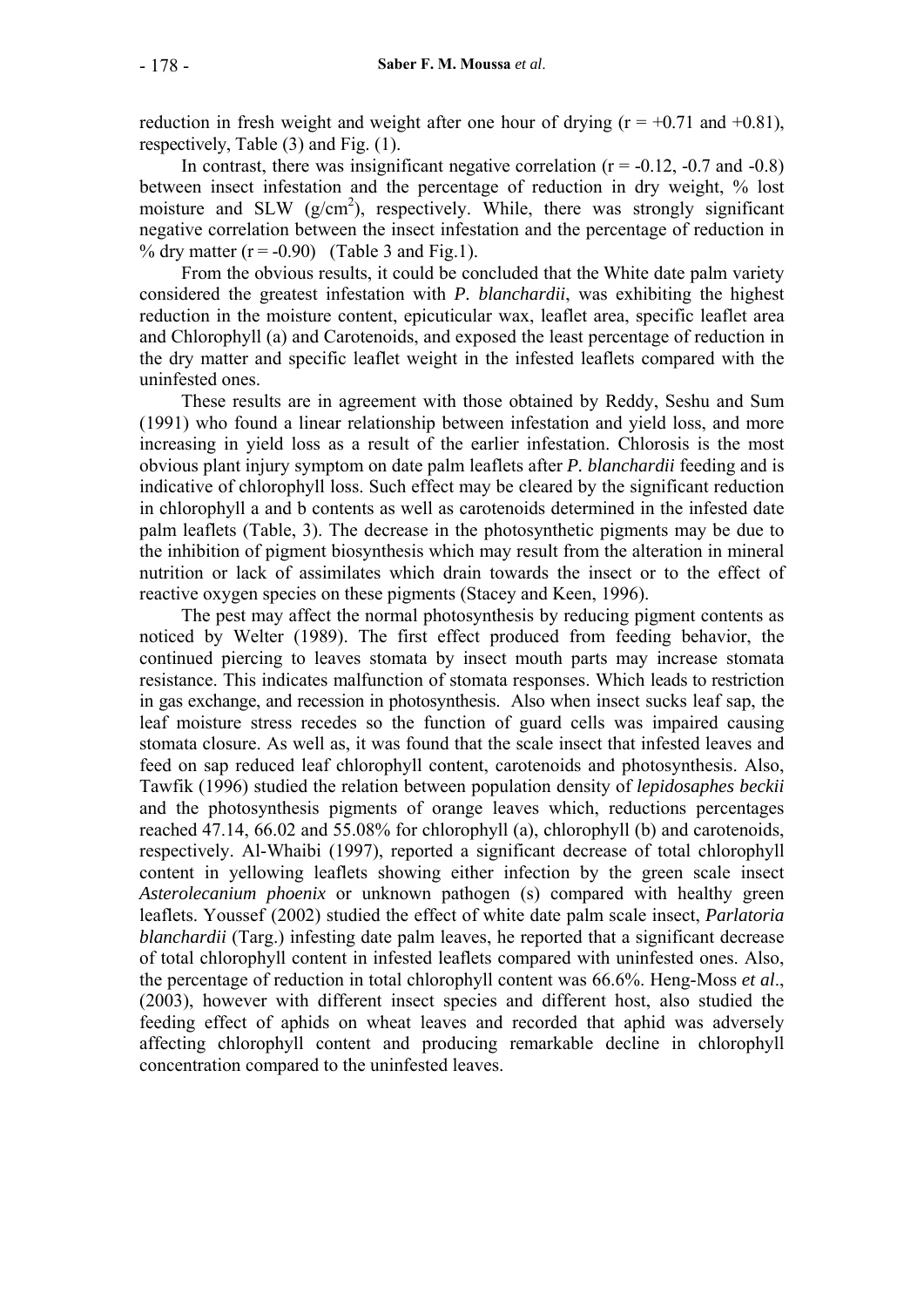#### **The negative effects of** *P. blanchardii* **infestation on the morphological and chemical characters** 179



Fig. 1: Percentages of reduction in each of the leaflet weight, area, pigments and dry matter and moisture content in infested leaflets of five date palm varieties at Esna district, Luxor Governorate.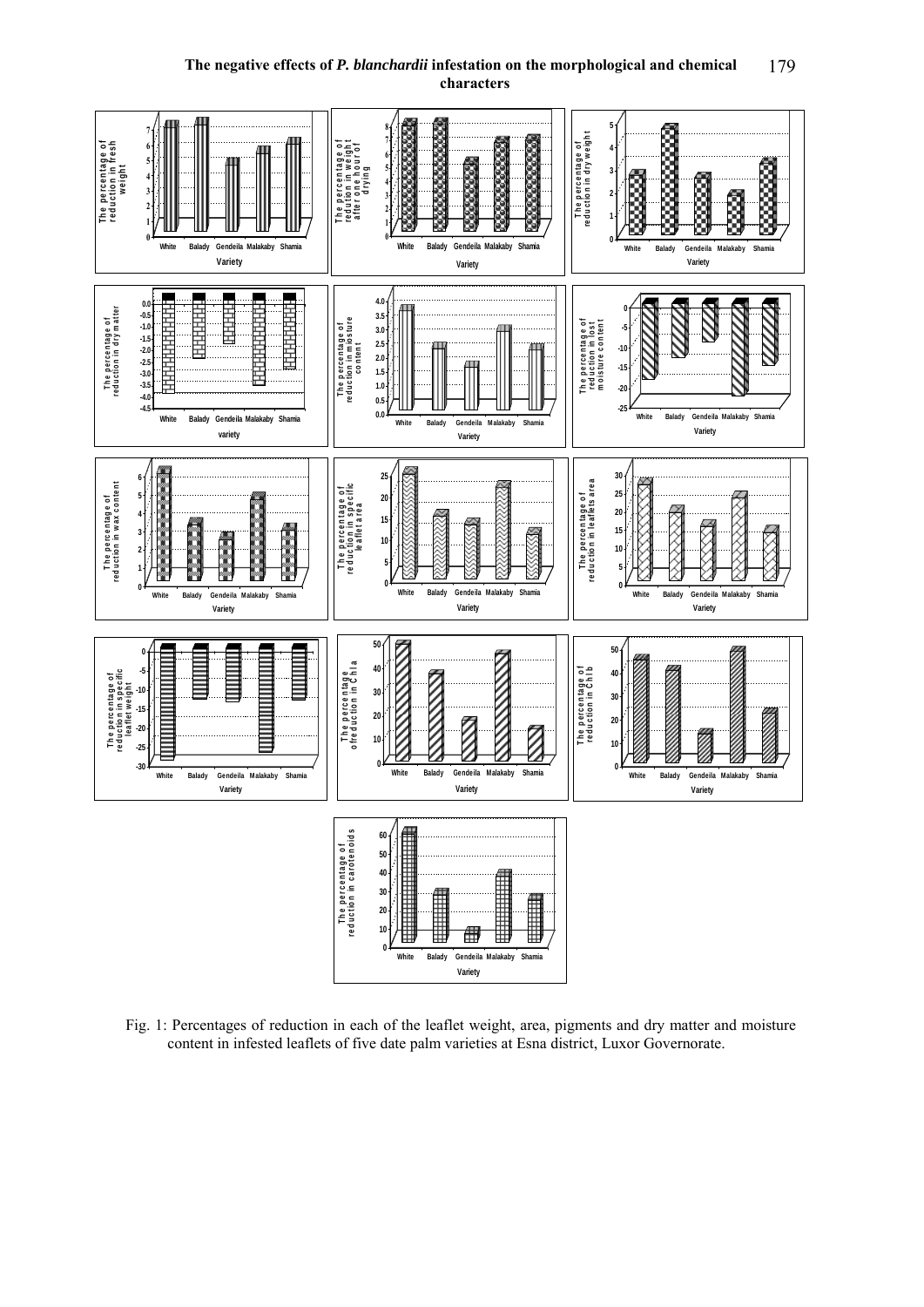#### **REFERENCES**

- Ahmed, F.F. and M.H. Morsy (1999): A new method for measuring leaf area in different fruit crops. Minia J. of Agric. Res. & Dev., 19: 97-105.
- Al-Whaibi, M.H. (1997): Some metabolic changes of chlorotic and green leaflets of date palm trees. Journal of King Sand University, Science, 9: 1-9pp.
- Blumberg, D. (2008): Date Palm Arthropod Pests and Their Management in Israel. *Phytoparasitica* 36(5):411-448.
- Brainerd, K.E. and Fuchigami, L.H. (1981): Acclimatization of aseptically Cultured apple plants to low relative humidity. J. Amer. Soc. Hort.Sci.106:515-518.
- El-Said, M.I. (2000): Survey of date palm insects in North Sinai with special reference to the ecology and biology of the species, *Parlatoria blanchardii* (Targ.-Tozz), supper family Coccoidea. M.Sc. Thesis, Fac. of Agric., Cairo Univ., 97 pp.
- El-Sherif, S.I.; Elwan, E.A. and Abd-El-Razik, M.I.E. (2001): Ecological observations on the date palm parlatoria scale, *Parlatoria blanchardii* (Targ. - Tozz.) (Homoptera: Diaspididae) in North Sinai, Egypt. Second International Conference on Date Palms (Al-Ain, UAE, March 25-27).
- Fisheries and Foresty (2008): Austrralian insect common names. Australian vernment. Department of Agriculture. http://www.ento.csiro.au/aicn/index.htm
- Heng-Moss, T.M.; X.Ni; T. Maced; J.P. Markwell; F.P. Baxendale; S.S. Quisenberry and V. Tolmay (2003): Comparison of Chlorophyll and Carotenoid concentrations among russian wheat aphid (Homoptera: Aphididae) infested wheat isolines. J. Econ. Entomol., 96(2): 475-481.
- Lichtenthaler, H.K. and Wellburn, A.R. (1983): Determinations of total carotenoids and chlorophylls a and b in leaf extracts in different solvents. Biochem. Soc. Trans. 11: 591-592.
- Miles, P.W. (1989): The Responses of Plant to the feeding of Aphidoidea: Principles. In World Crop Pests (ed.) Minks, A.K. and Harrewijn P. Elsevier-New york (2c) 1- 63.
- Mohamed, G.H. and M.A.M. Asfoor (2004): Effect of *Aonidiella aurantii* infestation on leaf components and fruit quality of two orange varieties. Annuals of Agricultural Science, Moshtohor, 42(2): 821-829.
- Reddy, Seshu K.V. and K.O. Sum (1991): Determination of Economic Injury of the stem borers, *Chilo partellus* (Swinhoe) in Maize, *Zea mays* L. Insect Sci. Appliec., 12(1/2/3): 269-274.
- Schuck, H.J. (1976): Quantative variation der wach sauflage und der cuticularen. Kohlenwasserstoffe bei *Picea abies*-Nadeln; Flora., 165: 303-314.
- Stacey, G. and N.T. Keen. (1996): Plant-Microbe Interactions. Aps Press, Minnesota.
- Taiz, L. and E, Zeiger. (1998): Plant Physiology. Sinauer Associates Inc., Publishers. Sunderland, Massachetts.
- Tawifk, M.H. (1996): The effect of *Lepidosaphes beckii* (Newman) infeststion on leaf components and fruit quality of different varieties of citrus. Fayoum J. Agric., Res and Dev., 10(1): 1-11.
- Welter, S.C. (1989): Arthropod impact on gas exchange Insect Plant interactions, E.A.Bernays Ed., CRC, Boca Raton, 135-150. Cited in Radwan (2003).
- Youssef, A. E. (2002): Ecological studies on date palm scale insect, *Parlatoria blanchardii* (Targ.) on two date palm varieties at Kafr El-Sheikh Governorate. Journal of agricultural science, Mansoura (27): 1291-1299.